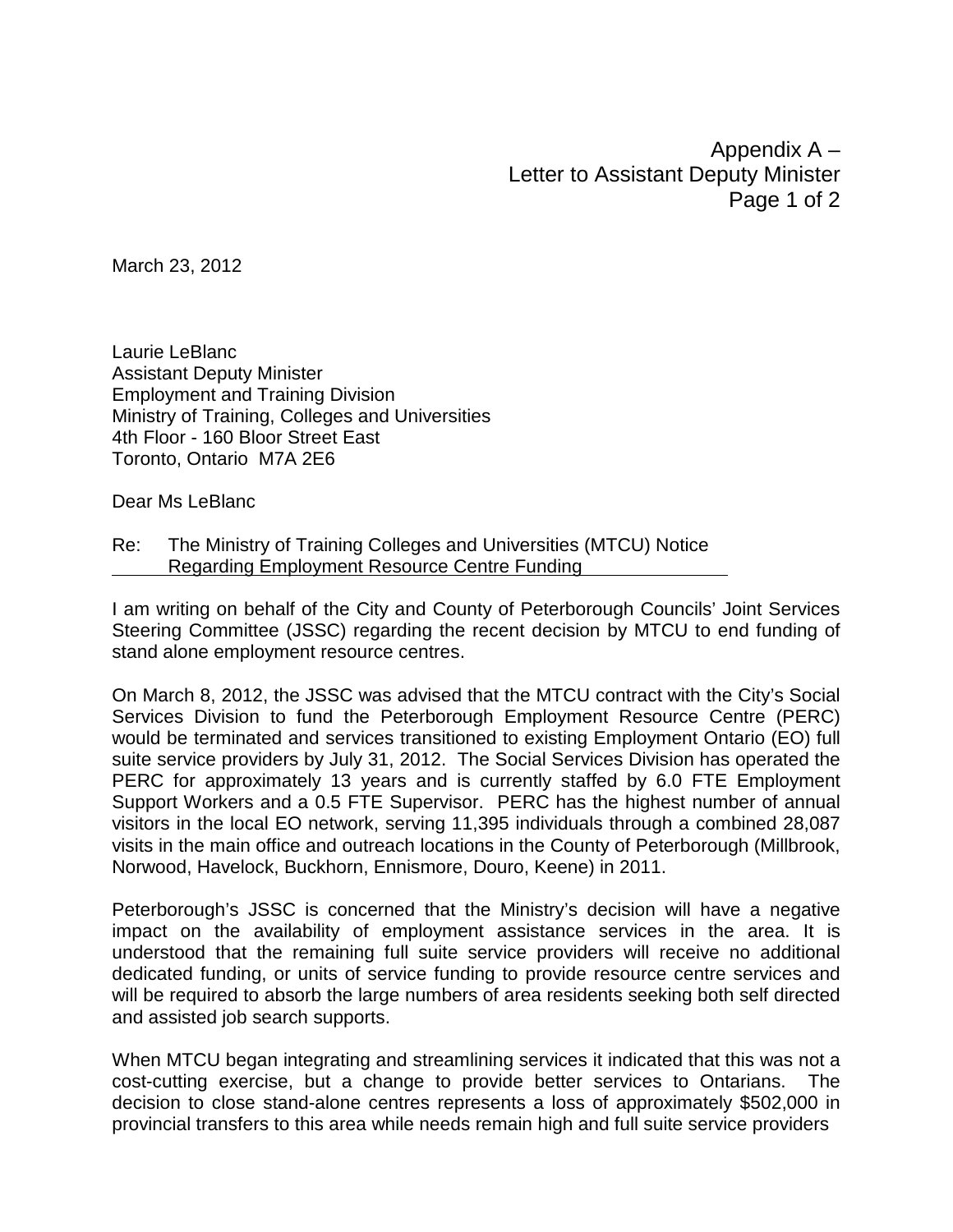Appendix A – Letter to Assistant Deputy Minister Page 2 of 2

are adjusting to new network requirements, funding model and service delivery technology. At the time of writing, these same service providers are potentially facing their own financial challenges as there is no agreement between the Federal

Government and the Province to fund the Targeted Initiative for Older Workers program beyond March 31, 2012.

The impact of the PERC closure on unemployed and underemployed residents remains unclear at this time. Recent provincial initiatives including the Drummond review of Provincial services and the work of the Commission for the Review of Social Assistance in Ontario have pointed to the need for improved integration between the Employment Services Programs and Social Assistance. As there is the potential for significant change in the way Peterborough area residents receive employment and training services, the decision to terminate PERC funding at this time appears to be somewhat premature given the outcomes of these reviews are yet to be determined.

Sincerely,

Ken Doherty, Director Community Services Department

Copy: Robert Dupuis, Eastern Region Director, Employment & Training - MTCU Patrick Donnelly, Regional Program Manager - MTCU Joe Celestini, Program Manager, Peterborough - MTCU J. Murray Jones, Warden - County of Peterborough Mayor Bennett - City of Peterborough Gary King, CAO - County of Peterborough Brian Horton, CAO - City of Peterborough Jeff Leal, MPP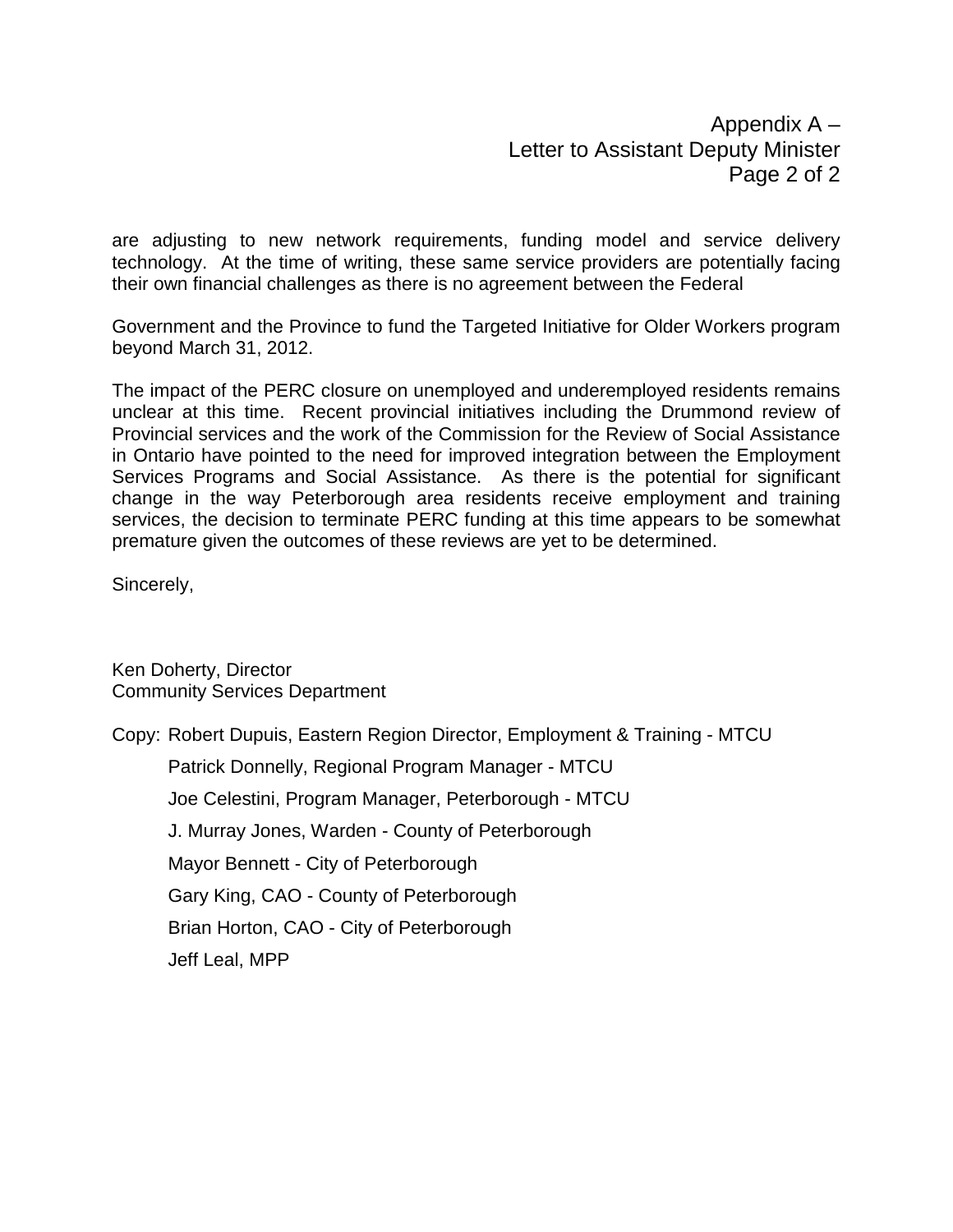**Appendix B - CSSS12-006 PERC Detailed Costing**

| <b>PERC</b>                                                                                                                 |                 |                              |                        |                             |                |
|-----------------------------------------------------------------------------------------------------------------------------|-----------------|------------------------------|------------------------|-----------------------------|----------------|
| Option 1 - PERC Closes June 30                                                                                              |                 |                              |                        |                             |                |
|                                                                                                                             |                 |                              |                        |                             |                |
| Assumptions: no cost increases included                                                                                     |                 |                              |                        |                             |                |
| rent costs will remain the same                                                                                             |                 |                              |                        |                             |                |
|                                                                                                                             |                 |                              |                        |                             |                |
|                                                                                                                             | Projection      | Jul-Dec                      | Total                  | Annualized                  |                |
|                                                                                                                             | Jan-Jun         | Costs to                     | <b>Projected Costs</b> | <b>Costs to Move</b>        |                |
|                                                                                                                             | Actual          | <b>OW Admin</b>              | 2012                   | to OW Admin                 | Notes:         |
| Revenue - MTCU                                                                                                              | $251, 117.00$ - | 41,852.83                    | 292,969.83             |                             | 1              |
| Revenue - MCSS                                                                                                              |                 | 5,360.10                     | 5,360.10               | 58,119.84                   | $\overline{2}$ |
| Deferred Revenue                                                                                                            |                 |                              |                        |                             |                |
|                                                                                                                             | $34,288.38$ -   | 26,842.81                    | 61,131.19              |                             | 3              |
| Total Revenues                                                                                                              | 285,405.38 -    | 74,055.74                    | 359,461.12             | 58,119.84<br>$\blacksquare$ |                |
|                                                                                                                             |                 |                              |                        |                             |                |
| Salaries and Benefits                                                                                                       | 172,528.01      |                              | 172,528.01             |                             | 4              |
| <b>Estimated Notice Costs</b>                                                                                               | 22,818.72       |                              | 22,818.72              |                             | 5              |
| Office and Computer Services and Supplies                                                                                   | 22,844.07       | 16,801.26                    | 39,645.33              | 7,107.52                    | 6              |
| <b>Facility Costs</b>                                                                                                       | 45,729.08       | 45,729.08                    | 91,458.16              | 91,458.16                   | 8              |
| <b>Internal Services</b>                                                                                                    | 16,885.50       | 16,885.50                    | 33,771.00              | 17,674.00                   | 6,7            |
| <b>Client Supports</b>                                                                                                      | 1,000.00        | $\qquad \qquad \blacksquare$ | 1,000.00               | $\overline{\phantom{a}}$    |                |
| Travel                                                                                                                      | 3,600.00        |                              | 3,600.00               | $\overline{\phantom{a}}$    |                |
| <b>Total Expenses</b>                                                                                                       | 285,405.38      | 79,415.84                    | 364,821.22             | 116,239.68                  | 9              |
|                                                                                                                             |                 |                              |                        |                             |                |
| <b>Total Muncipal Cost</b>                                                                                                  | 0.00            | 5,360.10                     | 5,360.10               | 58,119.84                   |                |
|                                                                                                                             |                 |                              |                        |                             |                |
| <b>Cost Share After PERC Funding Ends</b>                                                                                   |                 |                              |                        |                             |                |
| <b>Provincial Subsidy and Other</b>                                                                                         | 285,405.38      | 74,055.74                    | 359,461.12             | 58,119.84                   |                |
| County (18% for 2012)                                                                                                       | 0.00            | 964.82                       | 964.82                 | 10,461.57                   |                |
| City (82% for 2012)                                                                                                         | 0.00            | 4,395.28                     | 4,395.28               | 47,658.27                   |                |
| <b>Total Expenses</b>                                                                                                       | 285,405.38      | 79,415.84                    | 364,821.22             | 116,239.68                  |                |
| Notes:                                                                                                                      |                 |                              |                        |                             |                |
| 1. 100% funding received from MTCU from January to July, w hen contract ends.                                               |                 |                              |                        |                             |                |
| 2. 50% Subsidy from MCSS through Ontario Works Administration beginning in August w hen MTCU funding ends.                  |                 |                              |                        |                             |                |
| 3. Revenue earned through funding model in prior years with MTCU available to cover costs - total available \$61,131        |                 |                              |                        |                             |                |
| 4. 0.5 FTE Supervisor will not continue.                                                                                    |                 |                              |                        |                             |                |
| 5. Assuming that notice period pay will be paid out at June 30.                                                             |                 |                              |                        |                             |                |
| 6. Data Processing fee to PTS and Corporate Administration fee will continue for 2012 - either                              |                 |                              |                        |                             |                |
| the balance covered under OW admin and 50% subsidy received or PTS/Corp Admin takes the loss.                               |                 |                              |                        |                             |                |
| 7. Administrative support from employment services charged to PERC. No change to position.                                  |                 |                              |                        |                             |                |
| 8. Rent/Security costs for location continues.                                                                              |                 |                              |                        |                             |                |
| 9. Annualized Costs to Move to OW Admin are costs that will continue on regardless of w hether PERC is open or closed down. |                 |                              |                        |                             |                |
|                                                                                                                             |                 |                              |                        |                             |                |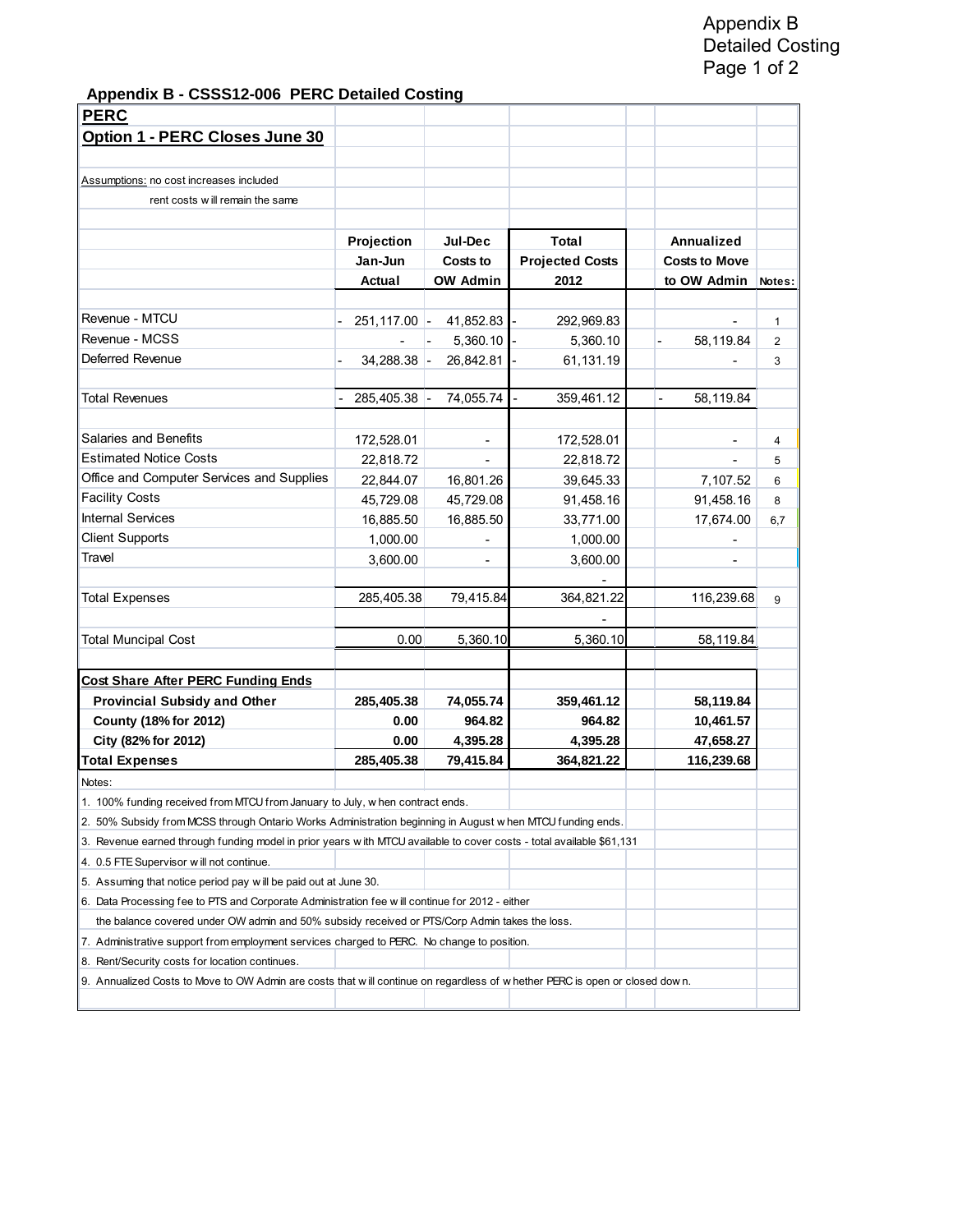| <b>PERC</b>                                                                                                                     |                |               |                        |              |                    |  |  |  |
|---------------------------------------------------------------------------------------------------------------------------------|----------------|---------------|------------------------|--------------|--------------------|--|--|--|
| Option 2 and 3 - PERC Continues as a Scaled Back Version                                                                        |                |               |                        |              |                    |  |  |  |
|                                                                                                                                 |                |               |                        |              |                    |  |  |  |
| Assumptions: no cost increases included                                                                                         |                |               |                        |              |                    |  |  |  |
| rent costs will remain the same                                                                                                 |                |               |                        |              |                    |  |  |  |
|                                                                                                                                 |                |               |                        |              |                    |  |  |  |
|                                                                                                                                 | Projection     |               | Total                  |              | Annualized         |  |  |  |
|                                                                                                                                 | Jan-Jun        | Jul-Dec       | <b>Projected Costs</b> |              | With 2.5 FTE       |  |  |  |
|                                                                                                                                 | Actual         | Costs         | 2012                   |              | Notes and Outreach |  |  |  |
|                                                                                                                                 |                |               |                        |              |                    |  |  |  |
| Revenue - MTCU                                                                                                                  | $251,117.00$ - | 41,852.83     | 292,969.83             | $\mathbf{1}$ |                    |  |  |  |
| Revenue - MCSS                                                                                                                  |                | 49,086.27     | 49,086.27              | 2            | 143,769.94         |  |  |  |
| Deferred Revenue                                                                                                                | $34,288.38$ -  | 26,842.81     | 61,131.19              | 3            |                    |  |  |  |
| <b>Total Revenues</b>                                                                                                           | 285,405.38     | $-117,781.92$ | 403, 187.30            |              | 143,769.94         |  |  |  |
|                                                                                                                                 |                |               |                        |              |                    |  |  |  |
| Salaries and Benefits                                                                                                           | 172,528.01     | 82,252.35     | 254,780.37             | 4            | 148,051.20         |  |  |  |
| <b>Estimated Notice Costs</b>                                                                                                   | 22,818.72      |               | 22,818.72              | 5            |                    |  |  |  |
| Office and Computer Services and Supplies                                                                                       | 22,844.07      | 19,001.26     | 41,845.33              | 6            | 25, 145.02         |  |  |  |
| <b>Facility Costs</b>                                                                                                           | 45,729.08      | 45,729.08     | 91,458.16              | 8            | 91,458.16          |  |  |  |
| <b>Internal Services</b>                                                                                                        | 16,885.50      | 16,885.50     | 33,771.00              | 6,7          | 16,885.50          |  |  |  |
| <b>Client Supports</b>                                                                                                          | 1,000.00       | 1,000.00      | 2,000.00               |              | 2,000.00           |  |  |  |
| Travel                                                                                                                          | 3,600.00       | 2,000.00      | 5,600.00               |              | 4,000.00           |  |  |  |
|                                                                                                                                 |                |               |                        |              |                    |  |  |  |
| <b>Total Expenses</b>                                                                                                           | 285,405.38     | 166,868.19    | 452,273.58             |              | 287,539.88         |  |  |  |
|                                                                                                                                 |                |               |                        |              |                    |  |  |  |
| <b>Total Muncipal Cost</b>                                                                                                      | 0.00           | 49,086.27     | 49,086.28              |              | 143,769.94         |  |  |  |
|                                                                                                                                 |                |               |                        |              |                    |  |  |  |
| <b>Cost Share After PERC Funding Ends</b>                                                                                       |                |               |                        |              |                    |  |  |  |
| <b>Provincial Subsidy and Other</b>                                                                                             | 285,405.38     | 117,781.92    | 403,187.30             |              | 143,769.94         |  |  |  |
| County (18% for 2012)                                                                                                           | 0.00           | 8,835.53      | 8,835.53               |              | 25,878.59          |  |  |  |
| City (82% for 2012)                                                                                                             | 0.00           | 40,250.74     | 40,250.75              |              | 117,891.35         |  |  |  |
| <b>Total Expenses</b>                                                                                                           | 285,405.38     | 166,868.19    | 452,273.58             |              | 287,539.88         |  |  |  |
| Notes:                                                                                                                          |                |               |                        |              |                    |  |  |  |
| 1. 100% funding received from MTCU from January to July, w hen contract ends.                                                   |                |               |                        |              |                    |  |  |  |
| 2. 50% Subsidy from MCSS through Ontario Works Administration beginning in August w hen MTCU funding ends.                      |                |               |                        |              |                    |  |  |  |
| 3. Revenue earned through funding model in prior years with MTCU available to cover costs - total available \$61,131.           |                |               |                        |              |                    |  |  |  |
| 4. 0.5 FTE Supervisor will not continue, move to 2.5 FTE from 6 FTE.                                                            |                |               |                        |              |                    |  |  |  |
| 5. Assuming that notice period pay for 3 current staff that will not be returning, will be paid out at June 30.                 |                |               |                        |              |                    |  |  |  |
| 6. Data Processing fee to PTS and Corporate Administration fee will continue for 2012. Reduce number of computers               |                |               |                        |              |                    |  |  |  |
| to 12 from 25 and with reduced service, annual charge for these services will be half of the previous charge.                   |                |               |                        |              |                    |  |  |  |
| 7. Administrative support from employment services will reduce by half. Balance of position will return to employment services. |                |               |                        |              |                    |  |  |  |
| 8. Rent/Security costs for location continues.                                                                                  |                |               |                        |              |                    |  |  |  |
|                                                                                                                                 |                |               |                        |              |                    |  |  |  |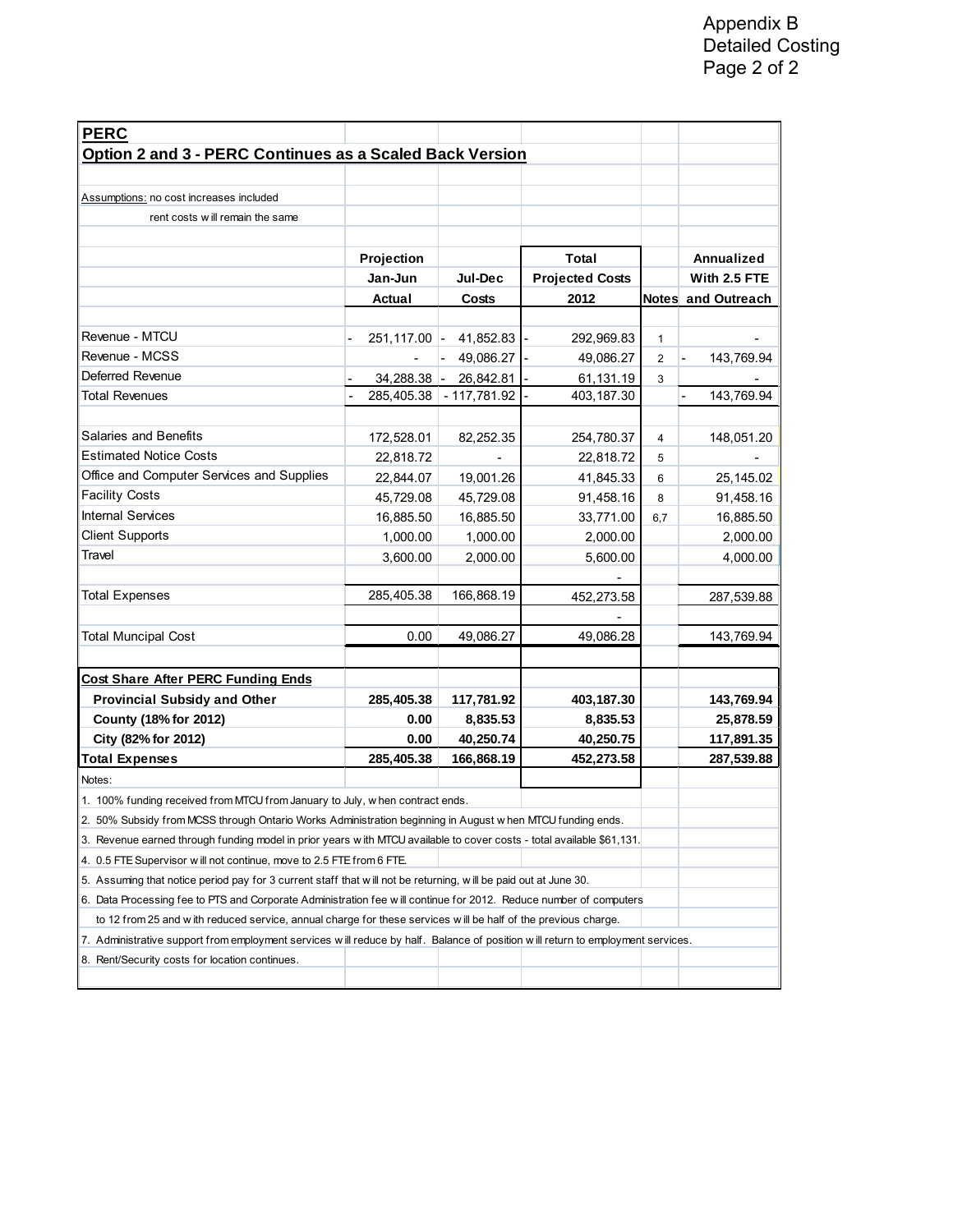# **Appendix C Summary of Previous PERC Activities Page 1 of 2**

#### **2012**

- Community career fairs:
	- o Buckhorn 14 Mar

## **2011**

Employer supports

- PERC assisted Social Services-Employment Placement to provide PepsiCo with supports including posting positions, receive/screen resumes (approx. 500-1000 each time), initial phone interviews, rank candidates & recommend who moved on to next phase of interview. This type of support has occurred several times from 2009-2011 for various recruitment activites.

### Community Events

- PERC participated in planning and delivering the Community Employment Resource Partnership (CERP)/Council for Persons with Disabilites (CPD) sponsored event "Bottom Line" a workshop for employers on Accessibility Standards for Customer Service.
- PERC has organized joint community agency events during "Career Week" from 2003-2011

## **2010**

- Community career fairs:
	- o Eastern Peterborough County 25 Feb
	- o Buckhorn 31 Mar

### **2009**

- Community career fairs:
	- o Eastern Peterborough County 25 Feb
	- o Buckhorn 25 Mar
	- o In-Paper event 8 Apr
	- o Peterborough Area Lansdowne fair 15 Aug

### **2008**

- Community career fairs:
	- o Eastern Peterborough County 30 Apr
	- o Buckhorn 11 Apr
	- o Spring Hiring Fair 5 Mar
	- o Peterborough Area Lansdowne fair 15 Aug
- Employer supports
	- o Super 8 Motel hiring fair 14 Apr
	- o Assisted Costco with recruitment Jul/Aug; promoting, organizing and working with managers re their recruiting process
- Employer Appreciation event held 30 Oct at Showplace; joint CERP & CPD event recognizing employers supporting participants in training and employment related activities

### **2007**

- Community career fairs:
	- o Eastern Peterborough County 5 Apr
	- o Career Fair in Buckhorn 2 May
	- o Spring Hiring fair 7 Mar
	- o Transportation Career fair 18 Jun
	- o Peterborough Area Lansdowne fair 11 Aug
	- o Smith-Ennismore-Lakefield Area fair 13 Sep